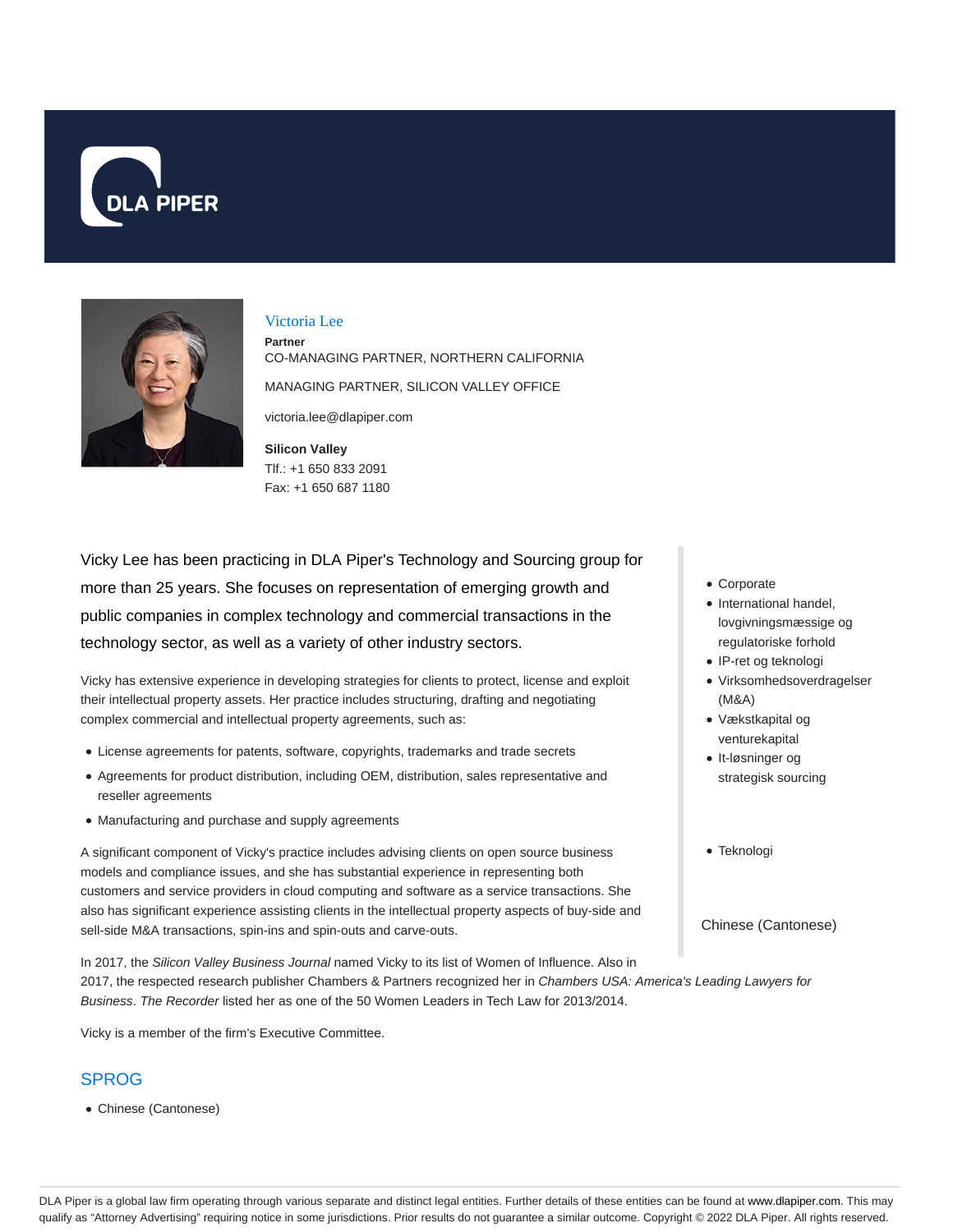## RECENT MATTERS

- Represented HPE in various negotiations and executions of intellectual property matter agreements, including in connection with HPE's divestiture of its software business unit to Micro Focus, Inc.
- Represented a 3D facial animation and virtual try-on company in a cross-border commercial agreement with a leading Chineselanguage Internet search engine company, involving the license of patents and other intellectual property related to Image Metrics' 3D video and still frame facial recognition technology
- Represented a multinational software and information technology business in a variety of commercial matters, including the development of a number of template agreements such as end user click-through agreement, master customer license agreement, support services agreements, professional services agreements and service level agreements
- Served as primary outside counsel in commercial transactions for Velti plc (VELTI), a leading global provider of mobile advertising and marketing solutions; also represented Velti in intellectual property matters related to Velti's acquisition of Mobclix, a privately held mobile and exchange network, and Air2web, Inc. privately held mobile messaging provider
- Represented SurveyMonkey in its commercial transactions, strategic transactions, domestic and international privacy, security and other regulatory and compliance matters; also represented SurveyMonkey in intellectual property matters related to SurveyMonkey's acquisition of MarketTools, Inc. and Wufoo
- Advised JDS Uniphase (JDSU) in its purchase of the network solutions test business from Agilent Technologies, Inc. in over 25 countries
- Represented JDA Software Group, Inc. in intellectual property matters related to its acquisition of i2 Technologies, Inc.
- Represented NewNet Communication Technologies LLC in intellectual property matters related to its acquisition of certain WiMAX technology and assets from Nokia Siemens Networks B.V.
- Advised a leading social network in Asia in its sale to an online payments solution provider
- Represented a leading virtual goods sales and distribution company in its commercial licensing transactions
- Advised online gaming, MMOG and virtual world companies in their commercial transactions
- Assisted Sun Microsystems, Inc. in open sourcing the Solaris operating system
- Represented a multinational, publicly held semiconductor company in the negotiation of a long-term patent and trademark license as part of a settlement of a patent infringement suit
- Represented corporate venture clients in their investments and ongoing legal advice with respect to corporate venture portfolio companies
- Represented a publicly traded mobile device company in numerous purchase, manufacturing, licensing and service agreements with respect to software licenses, hardware procurement, semiconductor purchases and support services
- Advised a multinational global logistics, transportation and supply chain management company in software and hardware systems acquisition and software development agreements and the implementation of a global document retention policy and global privacy policy
- Company counsel for various high technology and multimedia startup companies, representing them in general corporate matters, venture capital financing and general intellectual property matters, including the development of format distribution and sale agreements
- Participated in negotiations and documentation of the strategic joint development agreement for a publicly held global positioning satellite technology company
- Assisted in drafting strategic development and license agreements between a multibillion-dollar publicly held software company and a telecommunications company
- Served as outside general counsel to privately held networking companies and assisted each of them in their acquisitions by different publicly held companies in multimillion-dollar mergers
- Rendered advice in connection with the initial public offerings of various application software companies
- Negotiated and drafted sophisticated asset transfer and license agreements for liquid crystal light valve technology in the restructuring of a multimillion-dollar joint venture between a multinational foreign corporation and a publicly held US company
- Represented a developer of photoscanning software in the acquisition of a foreign photoscanning hardware manufacturer, involving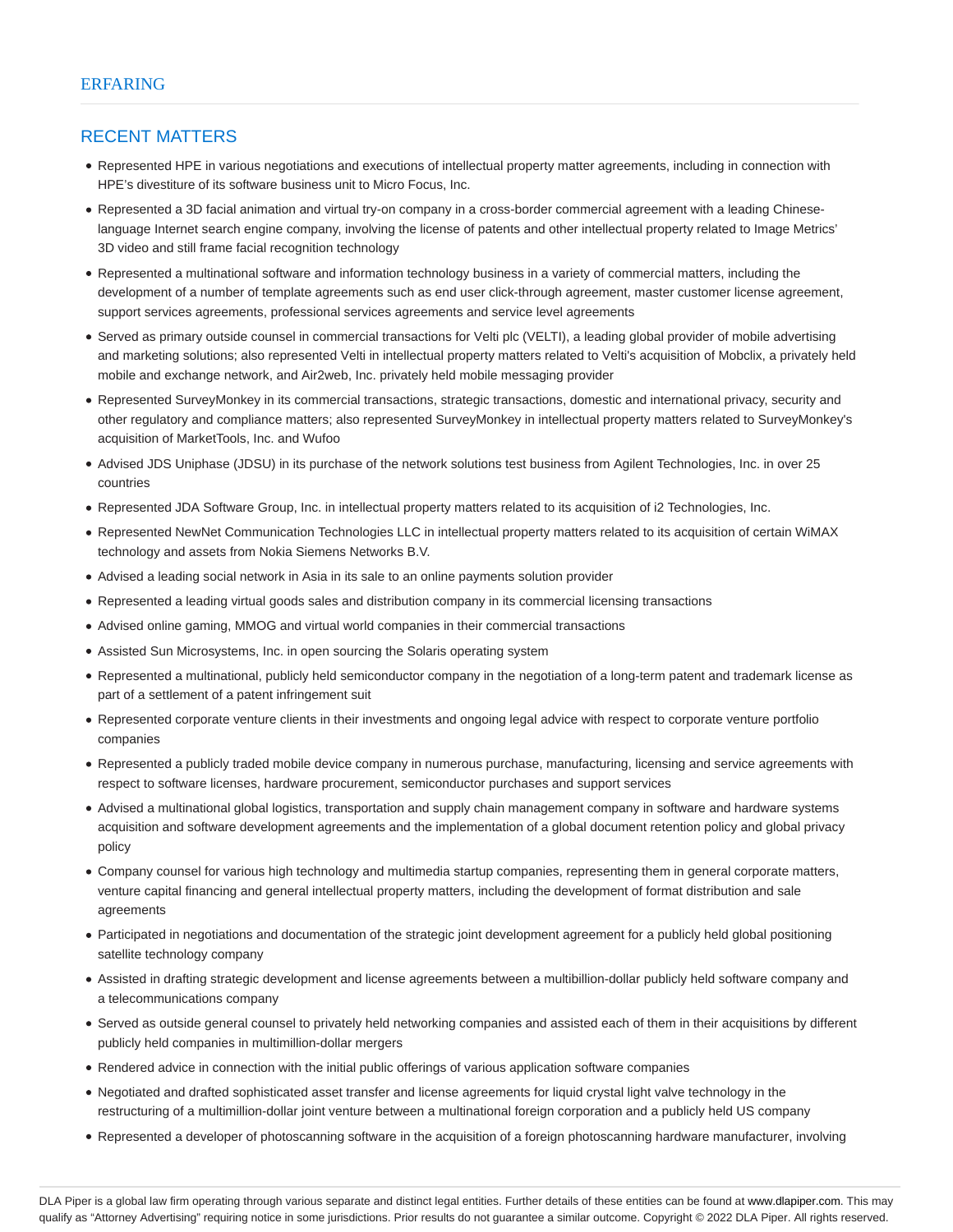the negotiation and drafting of complex distribution, asset transfer, manufacturing and sales representative agreements

- Represented a Global Fortune 50 company in negotiating and documenting a complex strategic relationship with a privately held US company for next-generation emission displays, which included the establishment of a bankruptcy remote entity to facilitate the granting of multiple intellectual property licenses
- Represented both acquirers and targets and purchasers and sellers in numerous mergers, acquisitions, and technology asset sales and purchases

# REPRESENTATIVE CLIENTS

- Baidu
- Avanade
- Cambium Networks
- Hewlett Packard Enterprise Company
- Capital One
- Dynatrace
- Oracle Corporation
- Planet
- $\bullet$  On24
- PinDrop
- Rebuilding Together Peninsula
- NetApp
- MicroFocus, Inc.

## KVALIFIKATIONER

## Beskikkelse

California

## Ratings og andre udsagn

- Chambers USA 2021 - Band 3, California Technology: Outsourcing 2021 - Band 3, California Technology: Transactions 2017-20 - Band 3, California IT & Outsourcing: Transactions
- The Legal 500 United States
	- 2021 Leading Lawyer, Technology: Transactions
	- 2021 Recommended, Patents: Licensing
	- 2020 Recommended, Commercial Deals & Contracts
	- 2019-20 Recommended, Patents: Licensing
	- 2017-20 Leading Lawyer, Technology: Transactions
	- 2014-16 Recommended, Technology: Transactions

M&A Advisor honored DLA Piper with the 2012 M&A Deal of the Year award for our representation of SurveyMonkey in its acquisition of MarketTools. The Recorder lists her as one of the 50 Women Leaders in Tech Law (2013-2014).

Vicky was named a BTI Client Service All-Star for 2019 and 2020.

### Uddannelse

J.D., University of California at Davis 1993